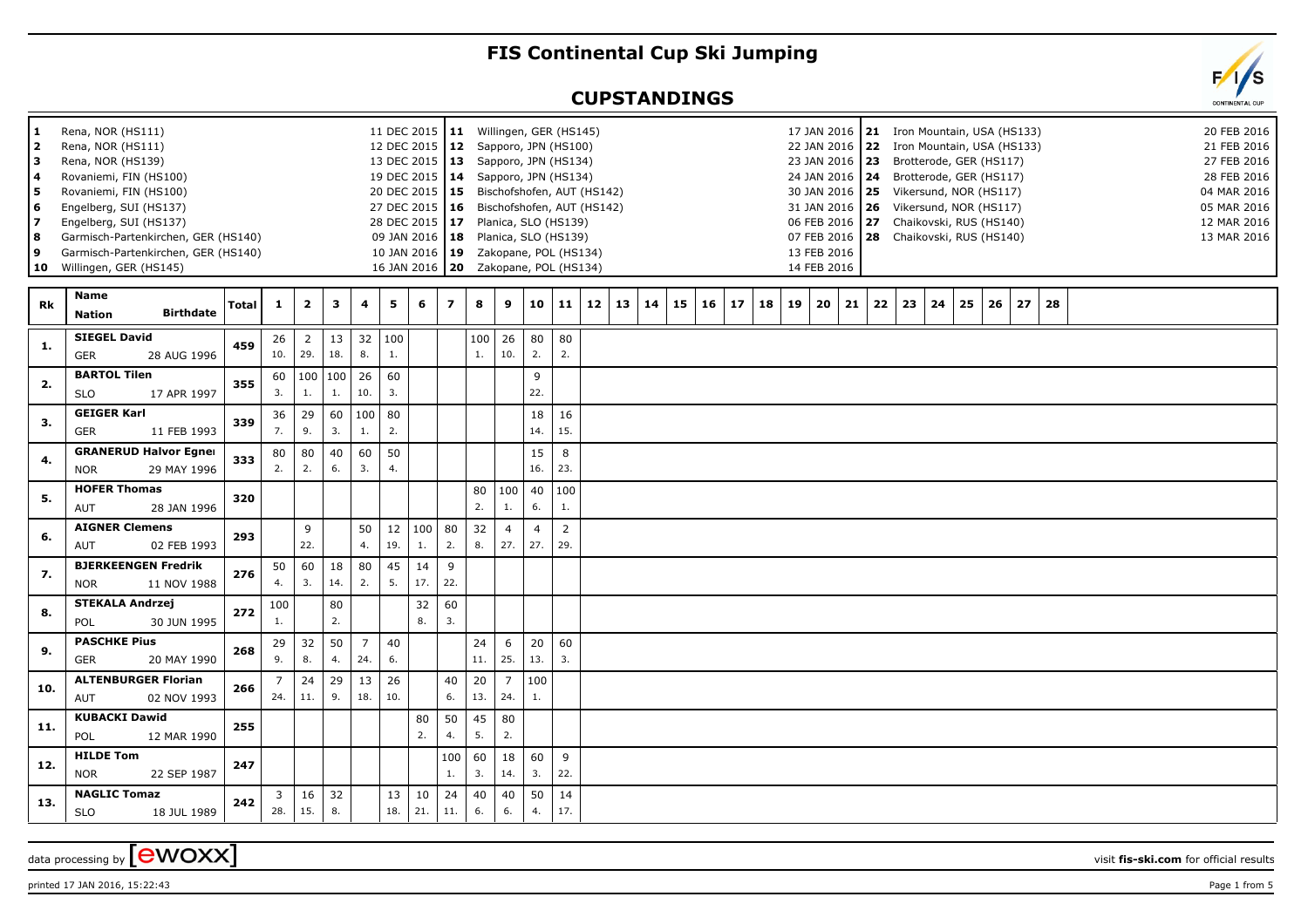| Rk  | Name<br><b>Birthdate</b><br>Nation                | <b>Total</b> | $\mathbf{1}$ | $\overline{2}$     | $\mathbf{3}$   | 4              | 5              | 6         | $\overline{z}$        | 8                       | 9              | 10 11     |           | $12 \mid 13 \mid 14$ | 15 | $16 \mid 17$ | 18 | 19 | 20 | 21 | 22 | 23 | 24 | 25 | 26 | 27 | 28 |  |  |  |
|-----|---------------------------------------------------|--------------|--------------|--------------------|----------------|----------------|----------------|-----------|-----------------------|-------------------------|----------------|-----------|-----------|----------------------|----|--------------|----|----|----|----|----|----|----|----|----|----|----|--|--|--|
|     | <b>ROEE Espen</b>                                 |              |              |                    |                |                |                |           |                       |                         |                |           |           |                      |    |              |    |    |    |    |    |    |    |    |    |    |    |  |  |  |
| 14. | <b>NOR</b><br>26 JUL 1993                         | 221          | 24<br>11.    | $ 45\rangle$<br>5. | 20<br>13.      | 18<br>14.      | 22<br>12.      |           | 6<br>25.              | 8<br>23.                | 16<br>15.      | 36<br>7.  | 26<br>10. |                      |    |              |    |    |    |    |    |    |    |    |    |    |    |  |  |  |
|     | <b>VANCURA Tomas</b>                              |              | 20           | 22                 | 24             | 14             | 9              | 22        | 16                    | 29                      | 60             |           |           |                      |    |              |    |    |    |    |    |    |    |    |    |    |    |  |  |  |
| 15. | 10 SEP 1996<br>CZE                                | 216          | 13.          | 12.                | 11.            | 17.            | 22.            | 12.       | 15.                   | 9.                      | 3.             |           |           |                      |    |              |    |    |    |    |    |    |    |    |    |    |    |  |  |  |
|     | <b>TOLLINGER Elias</b>                            |              |              | 14                 | 11             | 32             |                | 29        | 36                    | 15                      | 12             | 26        | 10        |                      |    |              |    |    |    |    |    |    |    |    |    |    |    |  |  |  |
| 16. | AUT<br>25 MAR 1995                                | 185          |              | 17.                | 20.            | 8.             |                | 9.        | 7.                    | 16.                     | 19.            | 10.       | 21.       |                      |    |              |    |    |    |    |    |    |    |    |    |    |    |  |  |  |
| 17. | <b>POGRAJC Andraz</b>                             |              | 40           | 15                 | 36             | 11             | 18             |           | 45                    |                         |                |           |           |                      |    |              |    |    |    |    |    |    |    |    |    |    |    |  |  |  |
|     | <b>SLO</b><br>26 SEP 1991                         | 165          | 6.           | 16.                | 7.             | 20.            | 14.            |           | 5.                    |                         |                |           |           |                      |    |              |    |    |    |    |    |    |    |    |    |    |    |  |  |  |
| 17. | <b>KOFLER Andreas</b>                             | 165          |              |                    |                |                |                | 36        | 20                    | 13                      | 24             | 22        | 50        |                      |    |              |    |    |    |    |    |    |    |    |    |    |    |  |  |  |
|     | 17 MAY 1984<br>AUT                                |              |              |                    |                |                |                | 7.        | 13.                   | 18.                     | 11.            | 12.       | 4.        |                      |    |              |    |    |    |    |    |    |    |    |    |    |    |  |  |  |
| 19. | <b>SCHIFFNER Markus</b>                           | 163          |              |                    |                |                |                | 60        | 18                    |                         | 36             | 29        | 20        |                      |    |              |    |    |    |    |    |    |    |    |    |    |    |  |  |  |
|     | AUT<br>05 JUN 1992                                |              |              |                    |                |                |                | 3.        | 14.                   |                         | 7.             | 9.        | 13.       |                      |    |              |    |    |    |    |    |    |    |    |    |    |    |  |  |  |
| 20. | <b>KOZISEK Cestmir</b>                            | 161          | 22           |                    | $\overline{7}$ | 5 <sup>5</sup> | 11             |           |                       | 18                      | 50             | 16        | 32        |                      |    |              |    |    |    |    |    |    |    |    |    |    |    |  |  |  |
|     | CZE<br>09 NOV 1991                                |              | 12.          |                    | 24.            | 26.            | 20.            |           |                       | 14.                     | 4.             | 15.       | 8.        |                      |    |              |    |    |    |    |    |    |    |    |    |    |    |  |  |  |
| 21. | <b>PAVLOVCIC Bor</b><br><b>SLO</b><br>27 JUN 1998 | 147          |              |                    |                |                |                | 26<br>10. | 12<br>19.             | 50<br>4.                | 22<br>12.      | 24<br>11. | 13<br>18. |                      |    |              |    |    |    |    |    |    |    |    |    |    |    |  |  |  |
|     | <b>NEUMAYER Michael</b>                           |              |              | $18 \mid 26 \mid$  | 26             | 15             | 36             |           |                       |                         |                |           | 24        |                      |    |              |    |    |    |    |    |    |    |    |    |    |    |  |  |  |
| 22. | 15 JAN 1979<br><b>GER</b>                         | 145          | 14.          | 10.                | 10.            | 16.            | 7.             |           |                       |                         |                |           | 11.       |                      |    |              |    |    |    |    |    |    |    |    |    |    |    |  |  |  |
|     | <b>KLUSEK Bartlomiej</b>                          |              |              | 20                 | 14             | 40             | 32             |           | 10                    | $14 \mid 11$            |                |           |           |                      |    |              |    |    |    |    |    |    |    |    |    |    |    |  |  |  |
| 23. | POL<br>15 JAN 1993                                | 141          |              | 13.                | 17.            | 6.             | 8.             |           | 21.                   | 17.                     | 20.            |           |           |                      |    |              |    |    |    |    |    |    |    |    |    |    |    |  |  |  |
| 24. | <b>BOYD-CLOWES Mackenzi</b>                       | 140          | 45           | 50                 | 45             |                |                |           |                       |                         |                |           |           |                      |    |              |    |    |    |    |    |    |    |    |    |    |    |  |  |  |
|     | CAN<br>13 JUL 1991                                |              | 5.           | 4.                 | 5.             |                |                |           |                       |                         |                |           |           |                      |    |              |    |    |    |    |    |    |    |    |    |    |    |  |  |  |
| 25. | HVALA Jaka                                        | 116          | 10           |                    | 10             | $\overline{4}$ | $\overline{2}$ |           |                       |                         |                | 45        | 45        |                      |    |              |    |    |    |    |    |    |    |    |    |    |    |  |  |  |
|     | SLO<br>15 JUL 1993                                |              | 21.          |                    | 21.            | 27.            | 29.            |           |                       |                         |                | 5.        | 5.        |                      |    |              |    |    |    |    |    |    |    |    |    |    |    |  |  |  |
| 26. | <b>FUCHS Tim</b>                                  | 112          | 13           | 8                  |                | 24             |                |           |                       | 16                      | 45             | 6         |           |                      |    |              |    |    |    |    |    |    |    |    |    |    |    |  |  |  |
|     | 03 AUG 1997<br>GER                                |              | 18.          | 23.                |                | 11.            |                |           |                       | 15.                     | 5.             | 25.       |           |                      |    |              |    |    |    |    |    |    |    |    |    |    |    |  |  |  |
| 27. | <b>STURSA Vojtech</b>                             | 105          | 8<br>23.     |                    | 5<br>26.       |                |                | 20<br>13. | $22$<br>12.           | $\overline{7}$<br>24.   |                | 32<br>8.  | 11<br>20. |                      |    |              |    |    |    |    |    |    |    |    |    |    |    |  |  |  |
|     | 03 AUG 1995<br>CZE<br><b>HAMANN Martin</b>        |              |              |                    |                |                |                |           |                       |                         | 29             |           | 22        |                      |    |              |    |    |    |    |    |    |    |    |    |    |    |  |  |  |
| 28. | 10 APR 1997<br>GER                                | 101          |              |                    |                |                |                | 12<br>19. | $\overline{2}$<br>29. | 36<br>7.                | 9.             |           | 12.       |                      |    |              |    |    |    |    |    |    |    |    |    |    |    |  |  |  |
|     | <b>JUSTIN Rok</b>                                 |              |              |                    |                | 36             | 29             | 9         | 13                    | $\overline{2}$          | $\overline{3}$ |           |           |                      |    |              |    |    |    |    |    |    |    |    |    |    |    |  |  |  |
| 29. | 06 APR 1993<br>SLO                                | 92           |              |                    |                | 7.             | 9.             | 22.       | 18.                   | 29.                     | 28.            |           |           |                      |    |              |    |    |    |    |    |    |    |    |    |    |    |  |  |  |
|     | <b>PREVC Cene</b>                                 |              |              |                    |                |                |                | 45        | 32                    | $\overline{\mathbf{3}}$ | 8              |           |           |                      |    |              |    |    |    |    |    |    |    |    |    |    |    |  |  |  |
| 30. | SLO<br>12 MAR 1996                                | 88           |              |                    |                |                |                | 5.        | 8.                    | 28.                     | 23.            |           |           |                      |    |              |    |    |    |    |    |    |    |    |    |    |    |  |  |  |
| 31. | <b>VELTA Rune</b>                                 | 84           |              |                    |                |                |                |           |                       | 26                      | 9              | 13        | 36        |                      |    |              |    |    |    |    |    |    |    |    |    |    |    |  |  |  |
|     | NOR<br>19 JUL 1989                                |              |              |                    |                |                |                |           |                       | 10.                     | 22.            | 18.       | 7.        |                      |    |              |    |    |    |    |    |    |    |    |    |    |    |  |  |  |
| 32. | <b>EISENBICHLER Markus</b>                        | 81           | 32           | 36                 | $\overline{4}$ |                | 9              |           |                       |                         |                |           |           |                      |    |              |    |    |    |    |    |    |    |    |    |    |    |  |  |  |
|     | <b>GER</b><br>03 APR 1991                         |              | 8.           | 7.                 | 27.            |                | 22.            |           |                       |                         |                |           |           |                      |    |              |    |    |    |    |    |    |    |    |    |    |    |  |  |  |

data processing by **CWOXX** visit **fis-ski.com** for official results

printed 17 JAN 2016, 15:22:43 Page 2 from 5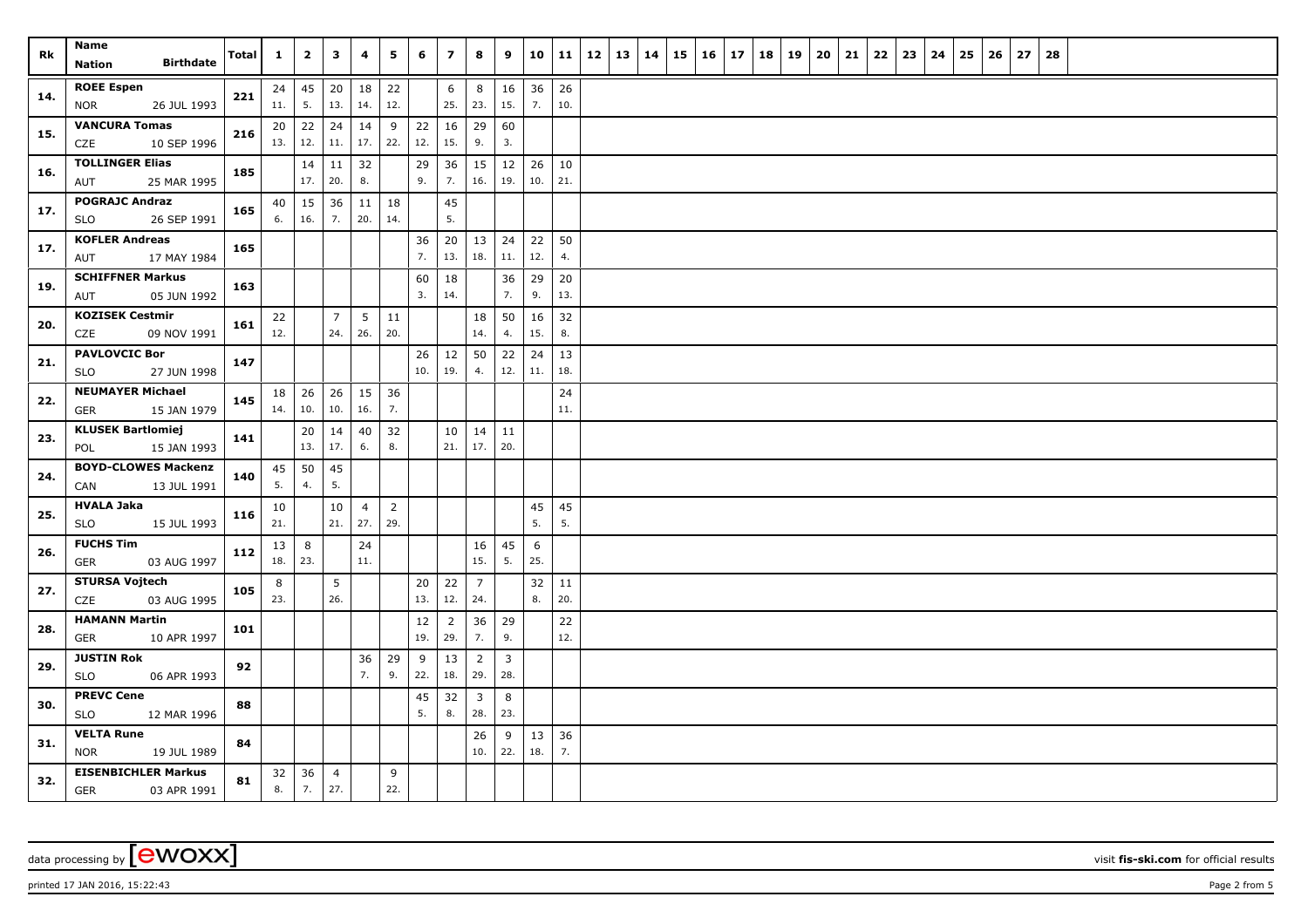| Rk  | Name<br><b>Birthdate</b><br>Nation                        | <b>Total</b> | $\mathbf{1}$                | $\overline{2}$        | $\mathbf{3}$          | 4                     | 5                              | 6                   | $\overline{z}$         | 8                     | 9                     | 10                             | 11                    | 12 | 13 | 14 | $15 \mid 16$ | 17 | 18 | 19 | 20 | 21 | 22 | 23 | 24 | 25 | 26 | 27 | 28 |
|-----|-----------------------------------------------------------|--------------|-----------------------------|-----------------------|-----------------------|-----------------------|--------------------------------|---------------------|------------------------|-----------------------|-----------------------|--------------------------------|-----------------------|----|----|----|--------------|----|----|----|----|----|----|----|----|----|----|----|----|
| 33. | <b>ASCHENWALD Philipp</b><br>12 NOV 1995<br>AUT           | 80           | 20.                         | $11 \mid 13$<br>18.   | 18<br>14.             | 12<br>19.             |                                |                     | 26<br>10.              |                       |                       |                                |                       |    |    |    |              |    |    |    |    |    |    |    |    |    |    |    |    |
| 34. | <b>EGLOFF Luca</b><br>06 JUN 1995<br>SUI                  | 79           |                             |                       |                       |                       |                                | 50<br>4.            | 29<br>9.               |                       |                       |                                |                       |    |    |    |              |    |    |    |    |    |    |    |    |    |    |    |    |
| 35. | <b>LINDVIK Marius</b><br>27 JUN 1998<br><b>NOR</b>        | 77           |                             | 40<br>6.              | 15<br>16.             |                       |                                | 11<br>20.           | 11<br>20.              |                       |                       |                                |                       |    |    |    |              |    |    |    |    |    |    |    |    |    |    |    |    |
| 36. | <b>ZUPANCIC Miran</b><br><b>SLO</b><br>11 NOV 1989        | 72           |                             |                       |                       | 45<br>5.              | 14<br>17.                      |                     |                        |                       | 13<br>18.             |                                |                       |    |    |    |              |    |    |    |    |    |    |    |    |    |    |    |    |
| 37. | <b>MIETUS Krzysztof</b><br>08 MAR 1991<br>POL             | 71           | 16.                         | $15 \mid 12$<br> 19.  |                       | $20\,$<br>13.         | 5<br>26.                       |                     |                        | 5<br>26.              | $10\,$<br>21.         | $\overline{\mathbf{3}}$<br>28. | $\mathbf{1}$<br>30.   |    |    |    |              |    |    |    |    |    |    |    |    |    |    |    |    |
| 38. | <b>SELL Adrian</b><br><b>GER</b><br>28 APR 1998           | 66           |                             |                       |                       |                       |                                | 40<br>6.            |                        | 12<br>19.             | 14<br>17.             |                                |                       |    |    |    |              |    |    |    |    |    |    |    |    |    |    |    |    |
| 39. | <b>WOLNY Jakub</b><br>POL<br>15 MAY 1995                  | 63           | 18<br>14.                   |                       | $\mathbf{3}$<br>28.   | $\overline{2}$<br>29. | 24<br>11.                      | $\mathbf{1}$<br>30. | 15<br>16.              |                       |                       |                                |                       |    |    |    |              |    |    |    |    |    |    |    |    |    |    |    |    |
| 40. | <b>SINKOVEC Jure</b><br><b>SLO</b><br>03 JUL 1985         | 54           | $\mathbf{1}$<br>30.         | $\overline{4}$<br>27. |                       | 8<br>23.              | 15<br>16.                      | 16<br>15.           |                        | 10<br>21.             |                       |                                |                       |    |    |    |              |    |    |    |    |    |    |    |    |    |    |    |    |
| 40. | <b>WINTER Paul</b><br><b>GER</b><br>05 OCT 1997           | 54           |                             | 18<br>14.             | $\overline{2}$<br>29. | 6<br>25.              | 18<br>14.                      |                     |                        | 10<br>21.             |                       |                                |                       |    |    |    |              |    |    |    |    |    |    |    |    |    |    |    |    |
| 40. | <b>BJOERENG Joacim Oeder</b><br>14 DEC 1995<br><b>NOR</b> | 54           |                             |                       |                       |                       |                                |                     |                        |                       |                       | 14<br>17.                      | 40<br>6.              |    |    |    |              |    |    |    |    |    |    |    |    |    |    |    |    |
| 43. | <b>SJOEEN Phillip</b><br><b>NOR</b><br>24 DEC 1995        | 53           | 9<br>$22.$ 20.              | 11                    | 22<br>12.             |                       |                                |                     |                        | 11<br>20.             |                       |                                |                       |    |    |    |              |    |    |    |    |    |    |    |    |    |    |    |    |
| 44. | ZIOBRO Jan<br>24 JUN 1991<br>POL                          | 44           |                             |                       |                       |                       |                                |                     |                        |                       |                       | 12<br>19.                      | 32<br>8.              |    |    |    |              |    |    |    |    |    |    |    |    |    |    |    |    |
| 45. | <b>DIETHART Thomas</b><br>25 FEB 1992<br>AUT              | 43           | $\overline{4}$<br>$27.$ 24. | $\overline{7}$        |                       | 22<br>12.             | 10<br>21.                      |                     |                        |                       |                       |                                |                       |    |    |    |              |    |    |    |    |    |    |    |    |    |    |    |    |
| 46. | <b>ALEXANDER Nicholas</b><br><b>USA</b><br>24 AUG 1988    | 42           |                             |                       | 9<br>22.              |                       |                                |                     |                        | $\mathbf{1}$<br>30.   | 32<br>8.              |                                |                       |    |    |    |              |    |    |    |    |    |    |    |    |    |    |    |    |
| 46. | <b>SIEGEL Jonathan</b><br><b>GER</b><br>04 JUL 1998       | 42           |                             |                       |                       |                       |                                | 15<br>16.           | 8<br>23.               | $\overline{4}$<br>27. | 15<br>16.             |                                |                       |    |    |    |              |    |    |    |    |    |    |    |    |    |    |    |    |
| 48. | <b>QUECK Danny</b><br><b>GER</b><br>17 SEP 1989           | 35           |                             |                       |                       |                       |                                | 13<br>18.           | 14<br>17.              | 6<br>25.              | $\overline{2}$<br>29. |                                |                       |    |    |    |              |    |    |    |    |    |    |    |    |    |    |    |    |
| 49. | <b>KYTOESAHO Niko</b><br>18 DEC 1999<br><b>FIN</b>        | 32           |                             |                       |                       |                       | 20<br>13.                      |                     |                        |                       |                       | $\overline{7}$<br>24.          | 5<br>26.              |    |    |    |              |    |    |    |    |    |    |    |    |    |    |    |    |
| 50. | <b>LEAROYD Jonathan</b><br><b>FRA</b><br>03 NOV 2000      | 29           |                             |                       |                       |                       |                                | 24<br>11.           | $5\phantom{.0}$<br>26. |                       |                       |                                |                       |    |    |    |              |    |    |    |    |    |    |    |    |    |    |    |    |
| 51. | <b>ZNISZCZOL Aleksander</b><br>POL<br>08 MAR 1994         | 28           | 14<br>17.                   |                       |                       | 3<br>28.              | $\overline{\mathbf{3}}$<br>28. |                     |                        |                       |                       | $\mathbf{1}$<br>30.            | $\overline{7}$<br>24. |    |    |    |              |    |    |    |    |    |    |    |    |    |    |    |    |

data processing by **CWOXX** visit **fis-ski.com** for official results

printed 17 JAN 2016, 15:22:43 Page 3 from 5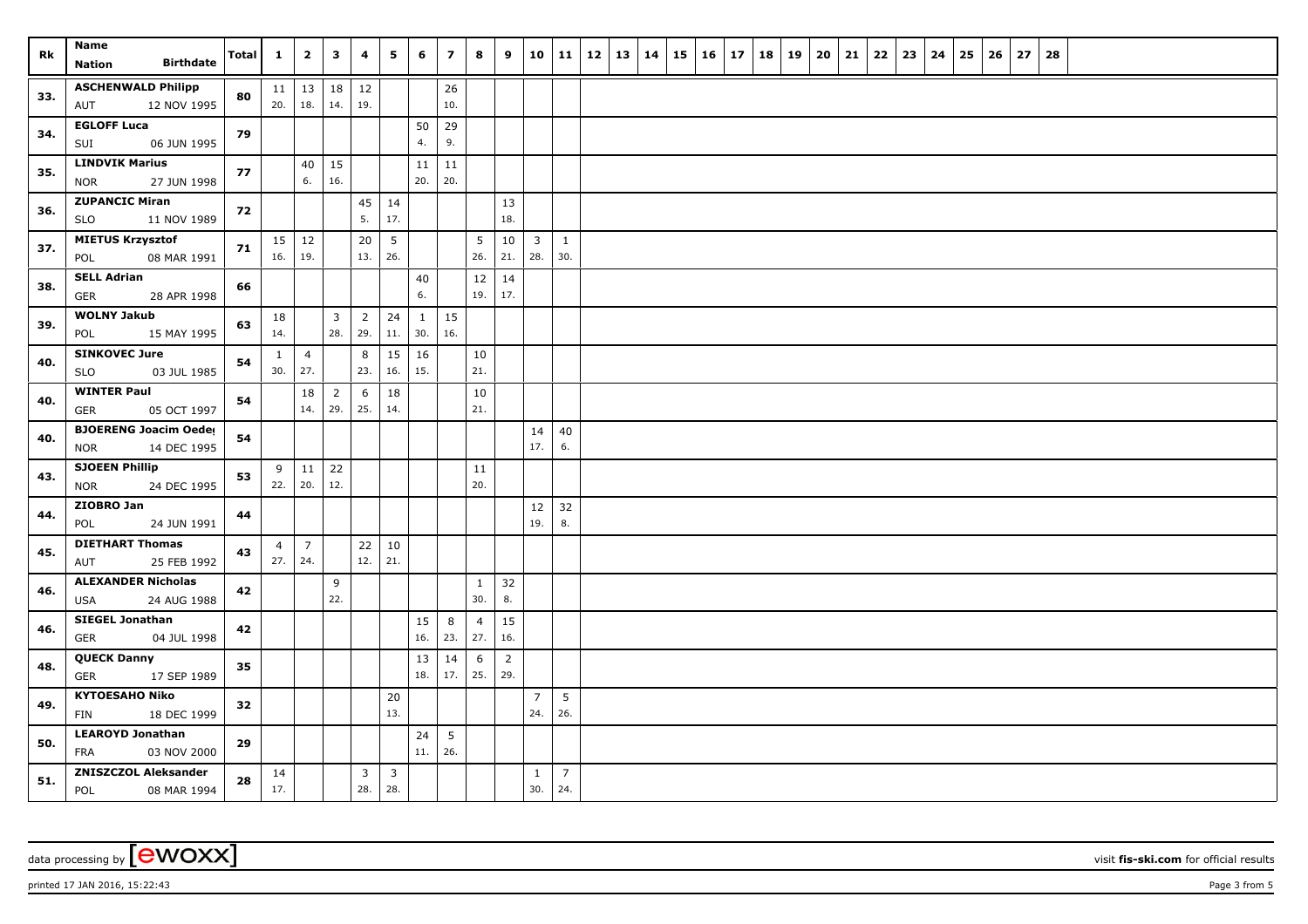| Rk  | Name<br><b>Birthdate</b><br>Nation                       | <b>Total</b> | $\mathbf{1}$ | $\overline{2}$        | $\overline{\mathbf{3}}$ | 4         | 5              | 6                      | $\overline{\mathbf{z}}$ | 8         | 9                      | 10                    | 11                    | $12 \mid 13 \mid$ | 14 | 15 16 | 17 | 18 | 19 | 20 | 21 | 22 | 23 | 24 | 25 | 26 | 27 | 28 |
|-----|----------------------------------------------------------|--------------|--------------|-----------------------|-------------------------|-----------|----------------|------------------------|-------------------------|-----------|------------------------|-----------------------|-----------------------|-------------------|----|-------|----|----|----|----|----|----|----|----|----|----|----|----|
|     | <b>SCHULER Andreas</b>                                   |              |              |                       |                         |           |                |                        |                         |           |                        |                       |                       |                   |    |       |    |    |    |    |    |    |    |    |    |    |    |    |
| 52. | SUI<br>30 DEC 1995                                       | 25           |              |                       |                         |           |                |                        |                         |           | 20<br>13.              | $\overline{2}$<br>29. | $\overline{3}$<br>28. |                   |    |       |    |    |    |    |    |    |    |    |    |    |    |    |
|     | <b>PEDERSEN Robin</b>                                    |              |              |                       |                         | 16        | $\overline{7}$ |                        |                         |           |                        |                       |                       |                   |    |       |    |    |    |    |    |    |    |    |    |    |    |    |
| 53. | 31 AUG 1996<br><b>NOR</b>                                | 23           |              |                       |                         | 15.       | 24.            |                        |                         |           |                        |                       |                       |                   |    |       |    |    |    |    |    |    |    |    |    |    |    |    |
| 53. | <b>JELAR Ziga</b>                                        | 23           |              |                       |                         |           |                |                        |                         |           |                        | 5 <sup>5</sup>        | 18                    |                   |    |       |    |    |    |    |    |    |    |    |    |    |    |    |
|     | <b>SLO</b><br>22 OCT 1997                                |              |              |                       |                         |           |                |                        |                         |           |                        | 26.                   | 14.                   |                   |    |       |    |    |    |    |    |    |    |    |    |    |    |    |
| 55. | <b>BIRCHLER Tobias</b>                                   | 22           |              |                       | $\mathbf{1}$            |           |                | 18                     | $\overline{3}$          |           |                        |                       |                       |                   |    |       |    |    |    |    |    |    |    |    |    |    |    |    |
|     | SUI<br>29 JUL 1997                                       |              |              |                       | 30.                     |           |                | 14.                    | 28.                     |           |                        |                       |                       |                   |    |       |    |    |    |    |    |    |    |    |    |    |    |    |
| 55. | <b>KANTYKA Przemyslaw</b><br>15 DEC 1996<br>POL          | 22           |              |                       |                         |           |                |                        |                         |           | $5\phantom{.0}$<br>26. | $11\,$<br>20.         | 6<br>25.              |                   |    |       |    |    |    |    |    |    |    |    |    |    |    |    |
| 55. | <b>KRAUS Marinus</b><br><b>GER</b><br>13 FEB 1991        | 22           |              |                       |                         |           |                |                        |                         | 22<br>12. |                        |                       |                       |                   |    |       |    |    |    |    |    |    |    |    |    |    |    |    |
|     | <b>ALAMOMMO Andreas</b>                                  |              |              |                       |                         | 9         | $\overline{4}$ |                        | $\overline{7}$          |           |                        |                       |                       |                   |    |       |    |    |    |    |    |    |    |    |    |    |    |    |
| 58. | 23 DEC 1998<br><b>FIN</b>                                | 20           |              |                       |                         | 22.       | 27.            |                        | 24.                     |           |                        |                       |                       |                   |    |       |    |    |    |    |    |    |    |    |    |    |    |    |
| 58. | <b>BIEGUN Krzysztof</b>                                  | 20           |              |                       |                         |           |                |                        |                         |           |                        | 8                     | 12                    |                   |    |       |    |    |    |    |    |    |    |    |    |    |    |    |
|     | 21 MAY 1994<br>POL                                       |              |              |                       |                         |           |                |                        |                         |           |                        | 23.                   | 19.                   |                   |    |       |    |    |    |    |    |    |    |    |    |    |    |    |
| 60. | <b>ZOGRAFSKI Vladimir</b>                                | 16           |              | 10                    | 6                       |           |                |                        |                         |           |                        |                       |                       |                   |    |       |    |    |    |    |    |    |    |    |    |    |    |    |
|     | 14 JUL 1993<br>BUL                                       |              |              | 21.                   | 25.                     |           |                |                        |                         |           |                        |                       |                       |                   |    |       |    |    |    |    |    |    |    |    |    |    |    |    |
| 61. | <b>KAELIN Pascal</b><br>SUI<br>11 JAN 1993               | 15           | 12<br>19.    | $\overline{3}$<br>28. |                         |           |                |                        |                         |           |                        |                       |                       |                   |    |       |    |    |    |    |    |    |    |    |    |    |    |    |
| 61. | <b>TROFIMOV Roman Serge</b><br>19 NOV 1989<br><b>RUS</b> | 15           |              |                       | 9<br>22.                |           |                | 6<br>25.               |                         |           |                        |                       |                       |                   |    |       |    |    |    |    |    |    |    |    |    |    |    |    |
|     | <b>NOUSIAINEN Eetu</b>                                   |              |              |                       |                         |           |                |                        |                         |           |                        |                       | 15                    |                   |    |       |    |    |    |    |    |    |    |    |    |    |    |    |
| 61. | 29 APR 1997<br><b>FIN</b>                                | 15           |              |                       |                         |           |                |                        |                         |           |                        |                       | 16.                   |                   |    |       |    |    |    |    |    |    |    |    |    |    |    |    |
| 64. | <b>HUBER Stefan</b><br>08 MAR 1994<br>AUT                | 12           |              |                       | $12\,$<br>19.           |           |                |                        |                         |           |                        |                       |                       |                   |    |       |    |    |    |    |    |    |    |    |    |    |    |    |
|     | <b>TOROK Eduard</b>                                      |              | 6            | 6                     |                         |           |                |                        |                         |           |                        |                       |                       |                   |    |       |    |    |    |    |    |    |    |    |    |    |    |    |
| 64. | ROU<br>02 MAY 1997                                       | 12           | 25.          | 25.                   |                         |           |                |                        |                         |           |                        |                       |                       |                   |    |       |    |    |    |    |    |    |    |    |    |    |    |    |
| 66. | <b>HOLIK Frantisek</b><br>CZE<br>23 OCT 1998             | 10           |              |                       |                         | 10<br>21. |                |                        |                         |           |                        |                       |                       |                   |    |       |    |    |    |    |    |    |    |    |    |    |    |    |
|     | <b>DAMJAN Jernej</b>                                     |              |              |                       |                         |           |                |                        |                         |           |                        | 10                    |                       |                   |    |       |    |    |    |    |    |    |    |    |    |    |    |    |
| 66. | <b>SLO</b><br>28 MAY 1983                                | 10           |              |                       |                         |           |                |                        |                         |           |                        | 21.                   |                       |                   |    |       |    |    |    |    |    |    |    |    |    |    |    |    |
| 66. | <b>BIELA Stanislaw</b>                                   | 10           |              |                       |                         |           | 6              | $\overline{4}$         |                         |           |                        |                       |                       |                   |    |       |    |    |    |    |    |    |    |    |    |    |    |    |
|     | POL<br>02 APR 1994                                       |              |              |                       |                         |           | 25.            | 27.                    |                         |           |                        |                       |                       |                   |    |       |    |    |    |    |    |    |    |    |    |    |    |    |
| 69. | <b>SCHUBERT Johannes</b><br><b>GER</b><br>04 APR 1997    | 9            |              |                       |                         |           |                | $5\phantom{.0}$<br>26. | $\overline{4}$<br>27.   |           |                        |                       |                       |                   |    |       |    |    |    |    |    |    |    |    |    |    |    |    |
| 69. | <b>MAKSIMOCHKIN Mikhail</b><br><b>RUS</b><br>29 AUG 1993 | 9            |              |                       |                         |           |                | 8<br>23.               | $\mathbf{1}$<br>30.     |           |                        |                       |                       |                   |    |       |    |    |    |    |    |    |    |    |    |    |    |    |

printed 17 JAN 2016, 15:22:43 Page 4 from 5